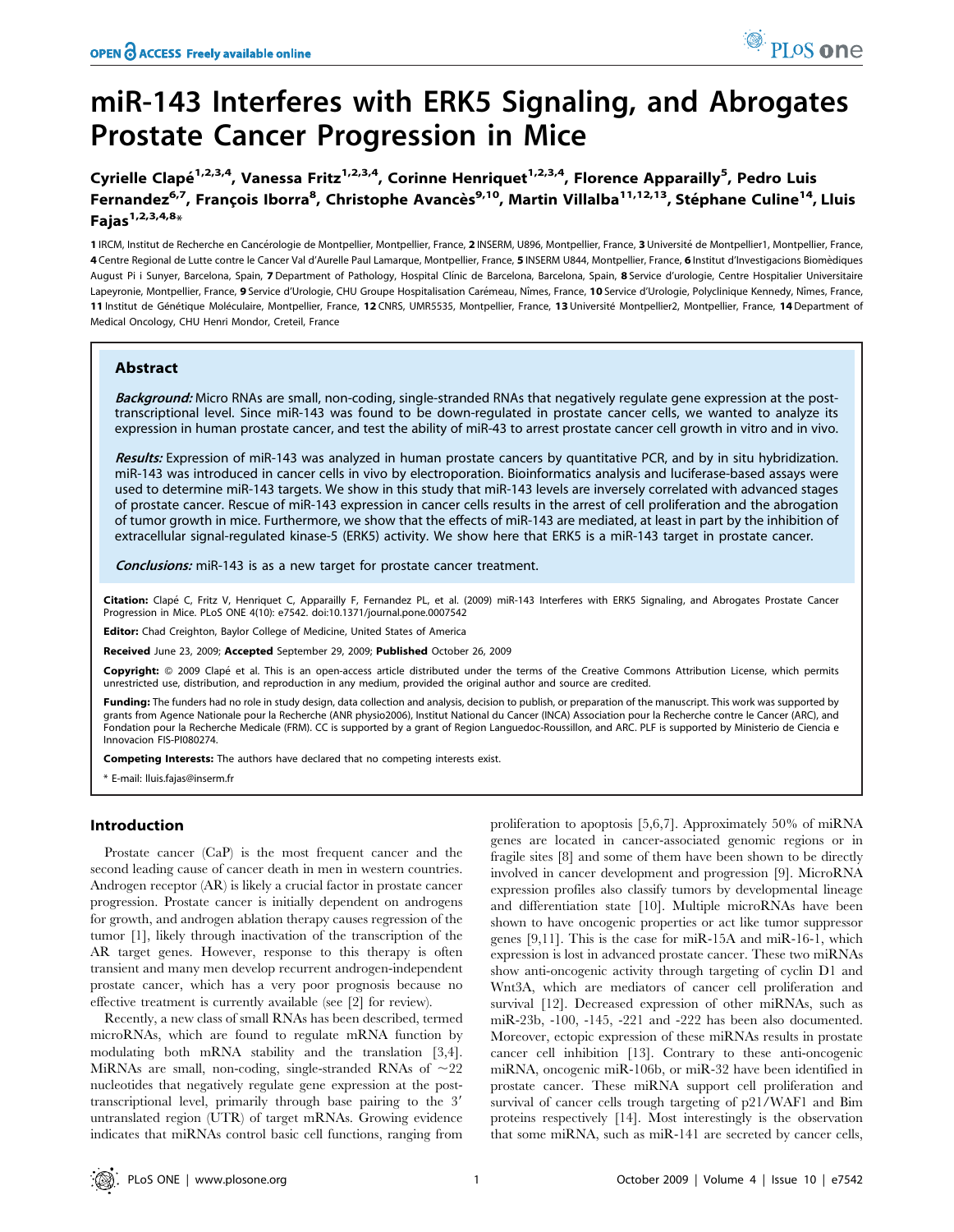and are found in serum of prostate cancer patients. These results establish the measurement of tumor-derived miRNAs in serum or plasma as a novel diagnostic tool for a non-invasive method of detection of human cancer [15].

We have previously shown that a combination treatment using PPAR<sub>Y</sub> agonists and HDAC inhibitors results in the inhibition of prostate cancer cell growth in mice [16]. Global analysis of micro RNA expression in these treated cells correlated increased miR-143 with growth arrest. In the present study we investigated the expression of miR-143 in prostate cancer and found that the expression level of miR-143 was significantly decreased. Furthermore, the expression level was inversely correlated with histopathological grade in human prostate cancer. Transfection of LNCaP and C4-2 cells in vitro with precursor miR-143, or electroporation of miR-143 in prostate cancer xenografts in mice demonstrated that miR-143 negatively contributes to prostate cancer cell growth. Finally, bioinformatics analyses identified ERK5 as a potential target gene for mir-143. ERK5 is known to promote cell growth and proliferation in response to growth factors and tyrosine kinase activation. Therefore, persistent decreased levels of mir-143 in cancer cells may be directly involved in carcinogenesis through activation of the mitogenactivated protein kinase (MAPK) cascade via ERK5. Taken together these findings suggest that mir-143 could be a tumor suppressor and a potential novel diagnostic or prognostic marker in prostate cancer.

# Results

# miR-143 expression is decreased during prostate cancer progression

A first indication of the participation of miR-143 in prostate cancer was the observed decreased expression of this miRNA in LNCaP, and C4-2 prostate cancer, compared to normal epithelial cell lines, as analyzed by quantitative RT-PCR (Fig. 1A). Consistent with this observation, the expression of miR-143 was strongly decreased in human prostate cancer, compared to normal prostate tissues (fig. 1B). Furthermore, levels of transcribed miR-143 were inversely correlated with histopathological grade in human prostate cancer, reaching the limit of detection in highgrade cancers (Gleason  $>7$ ; Fig. 1B). To more precisely analyze expression of miR-143, in situ hybridization was performed in high-density tissue arrays, containing 40 prostate cancer tissues vs. 10 normal prostate tissues. miR-143 expression could not be detected specifically in prostate cancer cells of high Gleason score, whereas miR-143 was expressed in normal prostate epithelium, and prostatic glands (Fig. 1C). These results suggested that downregulation of miR-143 expression could be a required event for cancer development or progression.

# Decreased proliferation and increased apoptosis in miR-143-expressing prostate cancer cells

Decreased expression in prostate cancer suggested that miR-143 could have anti-proliferative effects. To test this hypothesis miR-143 was ectopically expressed in C4-2 and LNCaP prostate cancer cell lines. miR-143 was expressed 5- and 12-fold higher in transfected LNCaP, and C4-2 cells respectively, compared to control cells transfected with either non-relevant miRNA, or with anti-miR-143, which is a miR-143 inhibitor (Fig. 2A). No differences in cell numbers were observed when non-relevant miRNA or anti-miR-143 were used in these cells. In sharp contrast, cell number was inversely correlated to the expression levels of miR-143 in both LNCaP, and C4-2 cell lines (Fig. 2B–C). This suggested that miR-143 negatively regulates cell proliferation.



Figure 1. Expression of miR-143 in prostate cancer. A, Quantitative real-time PCR (QPCR) of miR-143, normalized to the amount of RNU48 target in prostate cancer cell lines. The relative levels of miRNA expression were measured by determining the  $\Delta$ Ct values of the indicated cell line versus PNT2 cells. Data are means  $\pm$  SEM for three independent experiments. Statistical significance, here and in subsequent figures, \*<0,05; \*\*<0,01; \*\*\*<0,001. B, QPCR of miR-143, normalized to the amount of RNU48 target in prostate tissue samples. The relative levels of miRNA expression were measured by determining the  $\Delta$ Ct values of the indicated gleason prostate cancer versus normal prostate. Data are means  $\pm$  SEM of eleven prostate samples for each group. C, Representative in situ hybridization staining of miR-143 in human non-tumor and tumor prostate tissue. TMA presents 40 prostate cancer tissues vs. 10 normal prostate tissues. (TMA, magnification,  $400 \times$ ).

doi:10.1371/journal.pone.0007542.g001

Consistent with this, BrdU incorporation experiments proved that miRNA expression results in the inhibition of DNA synthesis, and therefore abrogation of cell proliferation in these cancer cell lines (Fig 2D). Interestingly, these cytostatic effects were also correlated with increased cell death in miRNA expressing prostate cancer cells, as evaluated by blue trypan experiments (Fig. 2E). Furthermore, cell cycle analysis showed an increase in the  $G_0-G_1$ population, concomitant to a decrease in S-phase in miR-143 expressing cells (Fig. 2F). Interestingly, FACS analysis indicated an increase in cell death (Fig. 2G). Apoptosis was, however, not changed in miR-143, compared to control cells as assessed by annexine incorporation experiments (data not shown), or by caspase 3 level 48 h after transfection (Fig. 2H). This suggested that the observed cell death is not dependent on apoptosis, but rather necrosis events. Altogether, these data suggested that miR-143 negatively controls cell proliferation and positively controls cell death of prostate cancer cells.

## ERK5 is a miR-143 target gene

We wanted to identify miR-143 targets that could be implicated in prostate cancer progression. Bioinformatics analysis indicated that the 3' UTR of the human ERK-5 gene harbors a putative consensus site for miR-143 binding (nucleotides 2917-2932) (fig 3A). To experimentally validate this target, we first analyzed ERK5 expression in prostate cancer cell lines. ERK5 protein was highly increased in LNCaP, and C4-2 prostate cancer cells,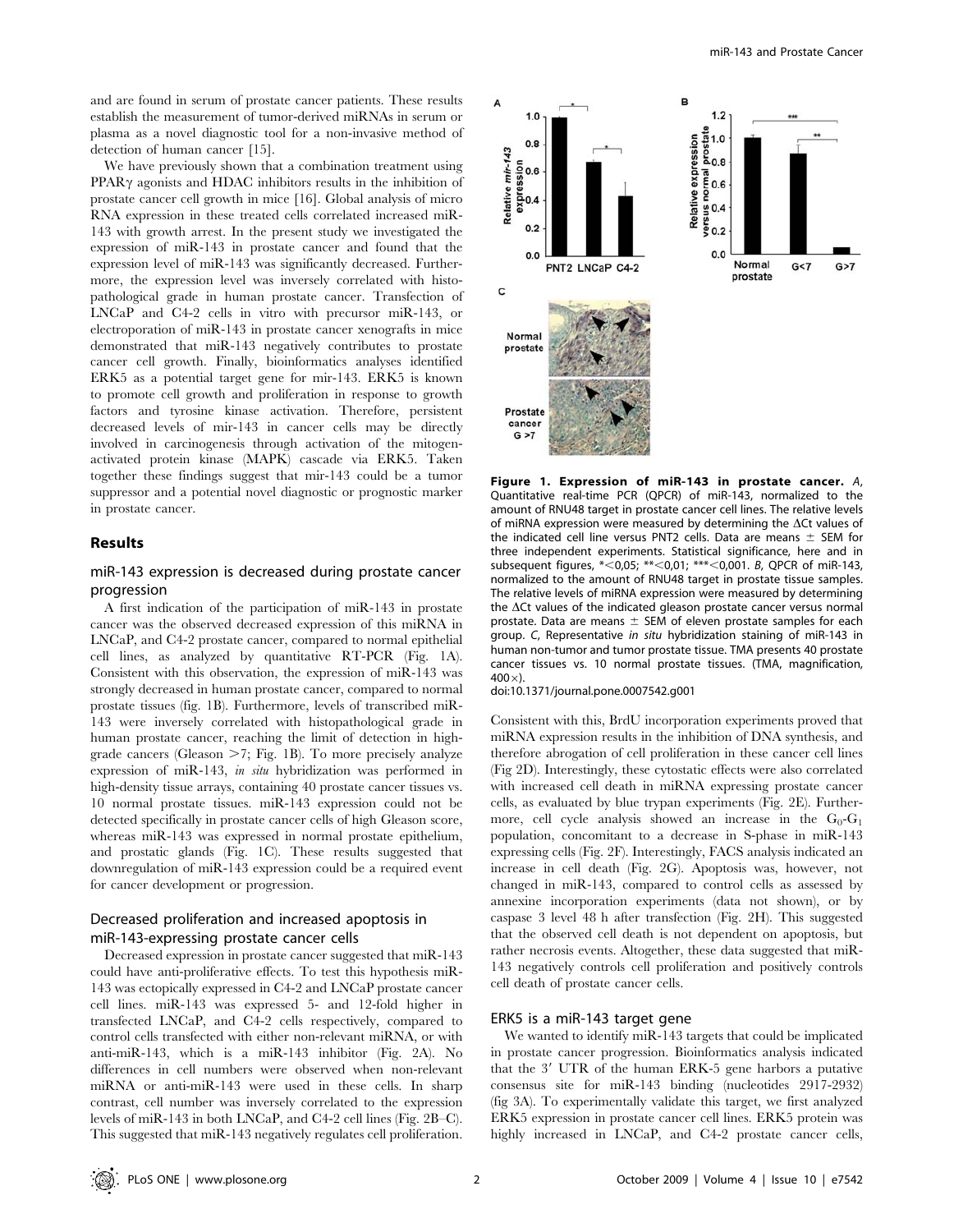

Figure 2. miR-143 overexpression in C4-2 cells and LNCaP cells. A, QPCR of miR-143 in C4-2 cells (white bars) and LNCaP cells (black bars), normalized to RNU48 48 h after transfection with scrambled miR (control), miR-143 precursor or antimiR-143. Data are means  $\pm$  SEM for five independent experiments. B–C, Cell growth in LNCaP (B) or C4-2 (C) cells during 48 h after transfection with scrambled miR (black rhombus), miR-143 precursor (black cross) or antimiR-143 (white triangle). Data are means  $\pm$  SEM for three independent experiments. D, Quantification of BrdU incorporation 48 h after transfection in C4-2 and LNCaP cells in absence of miR-143 (top), in presence of miR-143 (middle) or antimiR-143 (bottom). Data are representative for three independent experiments. E, Blue trypan incorporation in C4-2 (white bars) and LNCaP (black bars) cells 48 h after transfection in absence or presence of miR-143 or in presence of antimiR-143. F, Percentage of cells in different phases of cell cycle in LNCaP and C4-2 cell lines 36 hours following transfection with control 5 (non relevant), miR-143 or antimiR-143. Similar results were obtained in two independent experiments. Results are expressed as mean  $\pm$  sem (n = 2–4). G, FACS analysis of apoptosis in C4-2 (white bars) and LNCaP (black bars) cells 48 h after transfection in absence or presence of miR-143 or in presence of antimiR-143. H, Relative active Caspase 3 concentration in C4-2 (white bars) and LNCaP (black bars) cells 48 h after transfection in absence or presence of miR-143 or in presence of antimiR-143. The concentration of active caspases 3 is normalized with the global protein concentration. doi:10.1371/journal.pone.0007542.g002

compared to non-cancerous PNT2 prostatic epithelial cells (Fig. 3B). Interestingly, ERK5 expression was inversely correlated with miR-143 expression in these cell lines (Fig. 1A). Further analysis in human prostate cancer in high-density tissue arrays showed that ERK5 expression, as analyzed by IHC was highly increased in cancer, compared to normal prostate tissue (Fig 3C, lower panels). Strikingly, ERK5 expression was inversely correlated with miR-143 expression, as analyzed by in situ hybridization, suggesting that ERK5 could be a bona fide miR-143 target (Fig. 3C, compare upper to lower panels). To prove this hypothesis overexpression experiments were performed. Ectopic expression of miR-143 in LNCaP, and C4-2 prostate cancer cell lines resulted in a significant decrease in ERK5 protein expression, compared to cells transfected with non-relevant miRNA, or with the antisense miR-143. (Fig. 3D). Decreased ERK5 expression correlated with decreased proliferation in these cell lines upon expression of miR-143 (Fig. 2). Moreover, decreased ERK 5 expression in mir-143

treated cells also correlated with decreased expression of Jun, which is a known ERK5 target (Fig. 3E).

Next, to further demonstrate the hypothesis that the observed effects on proliferation are the result of ERK5 inhibition, silencing experiments were performed. shRNA expression directed to ERK5 resulted in a significant decrease in cell proliferation in LNCaP and C4-2, compared to cells transfected with non-relevant shRNA (Fig. 3F). ERK5 expression level was decreased about 90% in both cell lines transfected with the specific shERK5 (Fig. 3G).

Finally, to further prove that ERK5 is a miR-143 target gene transient transfection experiments were performed using the 3'UTR region of ERK5 containing the putative miR-143 matching site, mutated or not, downstream of the luciferase open reading frame. Luciferase activity of the 3' UTR ERK-Luc construct was decreased in the presence of miR-143, whereas luciferase activity of mutated - Luc construct was not affected, suggesting that miR-143 modulate ERK5 expression through binding to ERK5-3'UTR (fig 3F).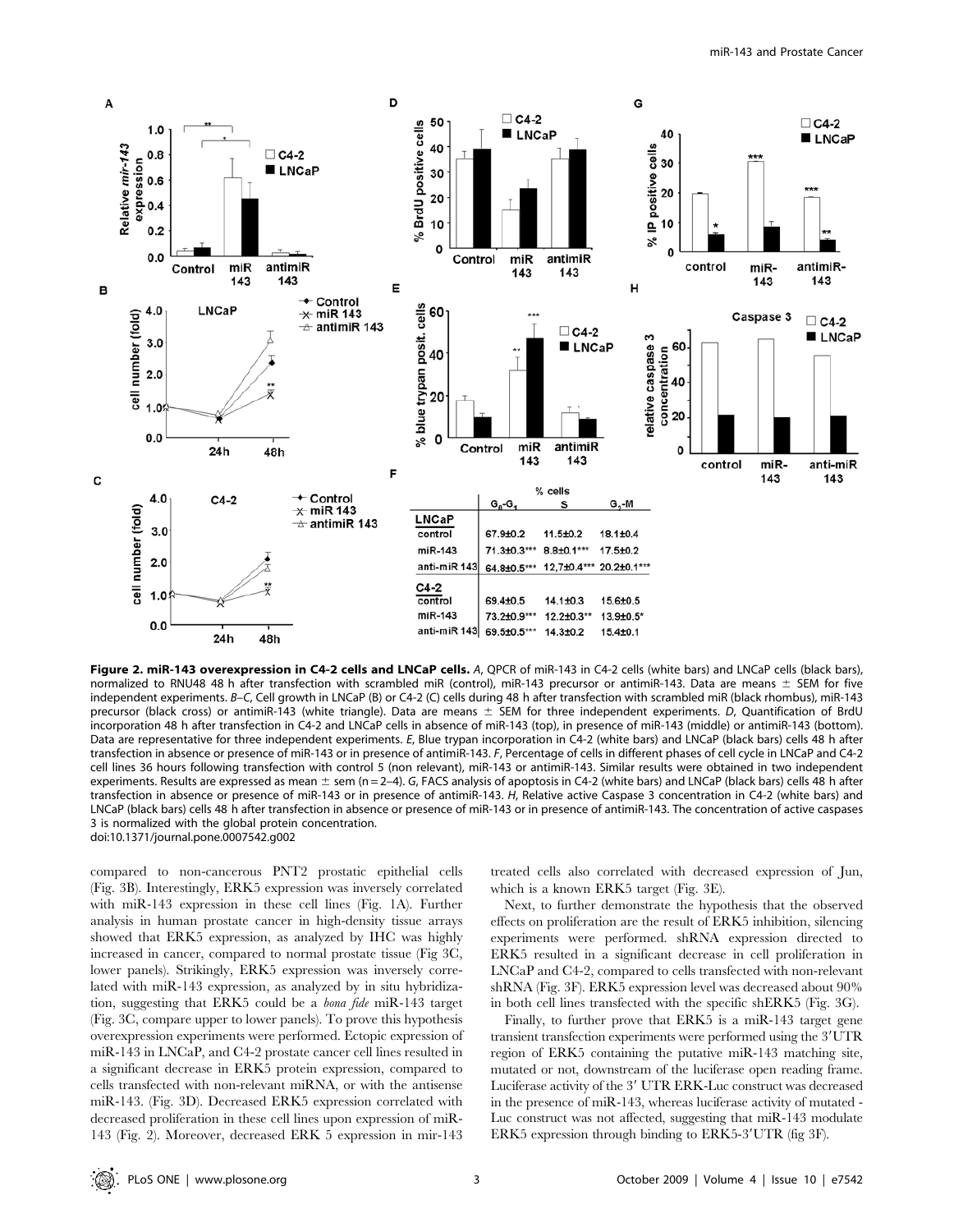

Figure 3. Identification of ERK5 as a miR-143 target. A, Schematic representation of the predicted target site of miR-143 in the 3' UTR of ERK5 mRNA. Seed-matching sequence is indicated. H.s ERK5 3'UTR is the Homo Sapiens 3'UTRsequence. B, Western blot analysis of endogenous ERK5 expression in prostate normal and cancer cell lines. The relative expressions, normalized to GAPDH, were measured by Image J software as a fold of the indicated situation versus scrambled miR. Data are means  $\pm$  SEM for three independent experiments. C, Representative immunohistochemical staining of ERK5, and in situ hybridization of miR-143 in consecutive sections of high-density tissue array. D, Western blot analysis of endogenous ERK5 expression in C4-2 and LNCaP cells 48 h after transient transfection of the indicated miR-143. Relative expression, quantified by Image J software is normalized to GAPDH, and measured by fold of the indicated situation versus scrambled miR. Data are means  $\pm$  SEM for three independent experiments. E, Measure of the luciferase activity in COS cells transfected with a reporter luciferase gene pGL3 fused to the ERK-5 3' UTR mutated or not with increasing concentrations or miR-143 (0; 25; 50; 100 nM). Values are normalized to beta-galactosidase activity and expressed in fold versus absence of miR-143. Black bars, ERK5 3'UTR, white bars, mutant 3' UTR; data are means ±SEM for four experiments conducted in triplicate. F, Western blot analysis of endogenous c-Jun expression in LNCaP cells 48 h after transient transfection of the indicated miR-143. Data are representative for three independent experiments. G, QPCR of ERK5 in C4-2 cells (white bars) and LNCaP cells (black bars), normalized to 18 s gene 48 h after transfection with pSuper-shNeo (control) or pSuper-shERK5. Data are means  $\pm$  SEM for three independent experiments. H, Quantification of BrdU incorporation in C4-2 cells (white bars) and LNCaP cells (black bars) 48 after transfection with pSuper-shNeo (control) or pSuper-shERK5. Data are representative for three independent experiments. doi:10.1371/journal.pone.0007542.g003

# Rescue of miR-143 expression decreases tumor progression in mice

To investigate the effect of miR-143 on tumor growth, athymic nude mice were subcutaneously grafted with prostate cancer LNCaP and C4-2 cells. Two weeks after inoculation of the cells, when tumors reached a mean volume of  $392 \text{ mm}^3$ , miR-143 rescue experiments were performed. Intratumoral injection of miR-143, followed by electroporation as described in material and methods section resulted in the abrogation or decrease in tumor growth in mice grafted with LNCaP and C4-2 cells respectively (Fig. 4A and 4B), whereas electroporation of control non-relevant miR had no effect on tumor growth (Fig. 4A and 4B). In spite of the expected miR-143 rapid degradation in vivo, expression of miR-143 remained significantly increased in miR-143 electroporated tumors (Fig. 4C). Consistent with the observed decrease in tumor growth, the proliferation ratio of LNCaP and C4-2 tumors was also decreased, as quantified by PCNA staining in tumors electroporated with miR-143 (Fig. 4D). Finally, analysis of ERK5 protein level by immunohistochemistry indicated that ERK5 expression was decreased in presence of miR-143 in LNCaP and C4-2 tumors (Fig. 4E). Taken together these results proved that miR-143 functions as a tumor suppressor in prostate cancer cells.

## Discussion

We have analyzed the expression and the effects of miR-143 on prostate cancer development and progression. Some studies have previously shown that miR-143 could play a role in tumorigenesis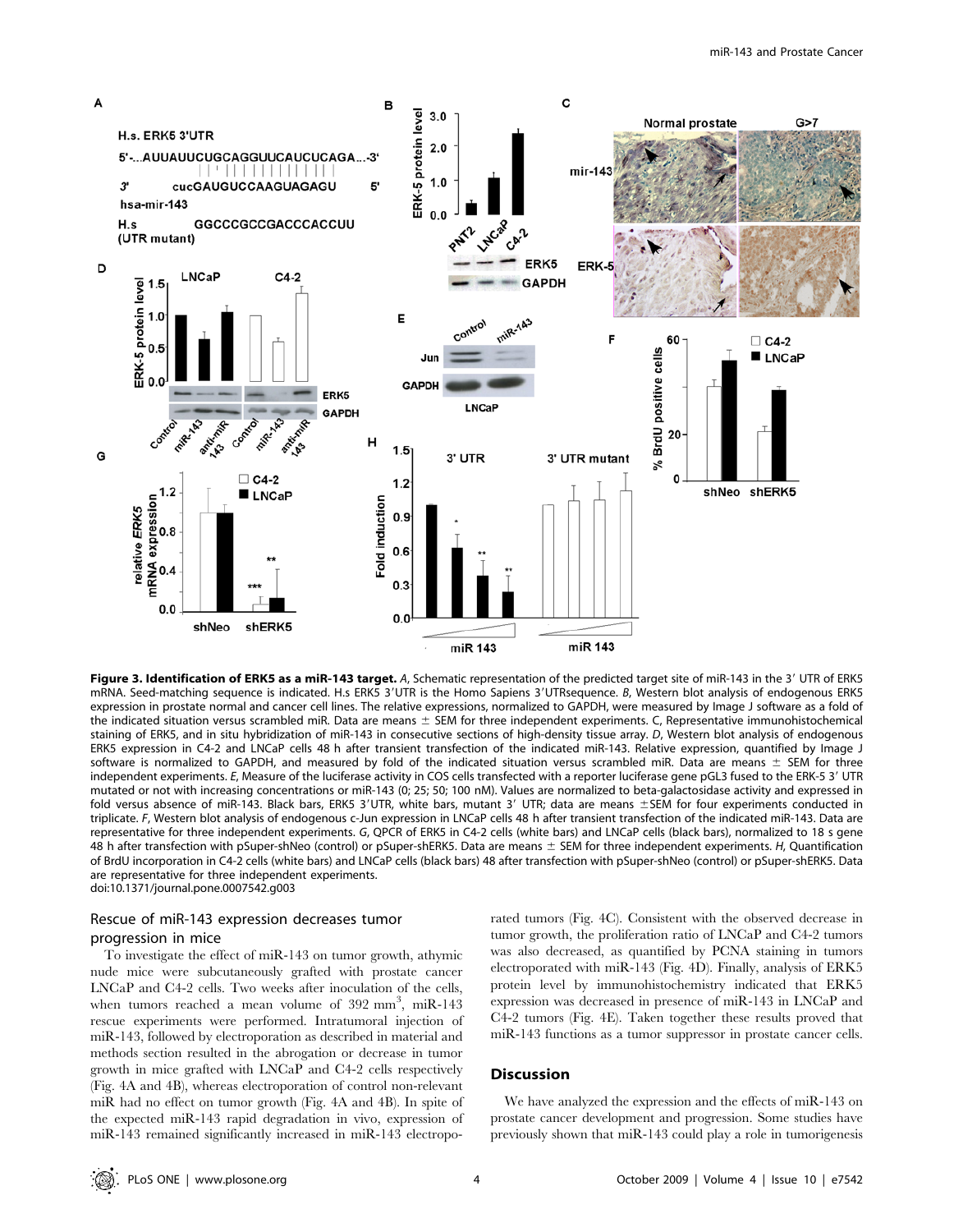

Figure 4. Effects of miR-143 rescue in mice model of prostate tumors. A-B, Tumor growth of LNCaP (A) or C4-2 (B) cells injected subcutaneously and electroporated three times with non-relevant miR (control, white squared) or miR-143 precursor (black rhombus). Data are means  $\pm$  SEM for seven mice analyzed per each group. C, QPCR analysis of miR-143 expression in C4-2 (white bars) and LNCaP xenografts (black bars), normalized to RNU48. Data are means  $\pm$  SEM for seven mice analyzed per each group. D, Analysis of cell proliferation by PCNA staining on xenograft sections of athymic Nude mice injected subcutaneously with C4-2 (white bars) or LNCaP (black bars) cells after three electroporations with scrambled miR or miR-143 precursor. Data are means  $\pm$  SEM for seven mice analyzed per each group. E, Representative immunohistological staining of ERK5 in C4-2 and LNCaP tumors. Nude mice injected subcutaneously with C4-2 (white bars) or LNCaP (black bars) cells after three electroporations with scrambled miR or miR-143 precursor. Data are representative for seven mice analyzed per each group. (magnification, 400 $\times$ ). doi:10.1371/journal.pone.0007542.g004

since its expression is decreased in several cancers [19]. We report two major findings in this study. First, we show that miR-143 expression is clearly downregulated during prostate cancer progression. Screening strategies have resulted in the detection of prostate cancer at progressively earlier stages and lower levels of prognostic risk [20]. In many men, prostate cancer have a long natural history, while others will progress to metastatic stage and die from their disease (reviewed in [21]). Despite the accepted value of measuring prostate-specifc antigen (PSA) levels to screen for prostate cancer diagnosis, its value as a prognostic marker is still a matter of debate. Other tumour-related parameters including clinical staging using the TNM system, Gleason biopsy score and pretreatment serum prostate-specific antigen (PSA) level are currently used to classify patients as being at low-, intermediate- or high-risk for development of aggressive cancer [22–24]. No single analysis is able, however to adequately identify all patients with localized prostate cancer that have a high likelihood of progression after therapy. Our finding that miR-143 is at the limit of detection in aggressive prostate cancer could help to identify such patients. Consistent with our findings expression of miR-143 has been found to be decreased also in other cancers, such as colon cancer [25], B-cell malignancies [26], prostate cancer [27], pituitary tumors [28], or cervical cancer [29]. This down-regulation of miR-143 in prostate cancer samples has been suggested to reflect the lower differentiation stage of the tumor tissue compared the normal tissue [30]. Further prospective studies to validate miR-143 as a predictive target of prostate cancer progression are warranted.

The second major finding of our study is the observation that rescue of miR-143 expression in prostate cancer cells results in the abrogation of cancer cell growth, both in vitro and in mice. We proved, for the first time that miR-143 is a tumor suppressor in mice. Other studies have pointed to a tumor suppressor role of miR-143 in colon, and other cancer cells [26], particularly through inhibition of KRAS, and ERK5 proteins [26,31]. It has been shown that ERK5 might be a direct or indirect target of miR-143 [32]. We show now and we provide enough evidence to demonstrate that ERK5 is a direct target of miR-143 in prostate cancer. This is supported by the presence of miR-143 binding site in the 3'UTR of ERK5 mRNA. Furthermore, miR-143 inhibits expression of a reporter protein when this binding site replaces the 3'UTR of the luciferase mRNA. Finally, expression of ERK5 protein is inversely correlated to miR-143 expression in human prostate cancers. ERK5 has been implicated in the regulation of cell proliferation, and is the most recently identified MAPKK [33]. The activities of several transcription factors, mostly implicated in cancer have been shown to be regulated by ERK5, including MEF2, c-Fos and Fra1, Sap-1, c-Myc and NF-kappaB [34–37].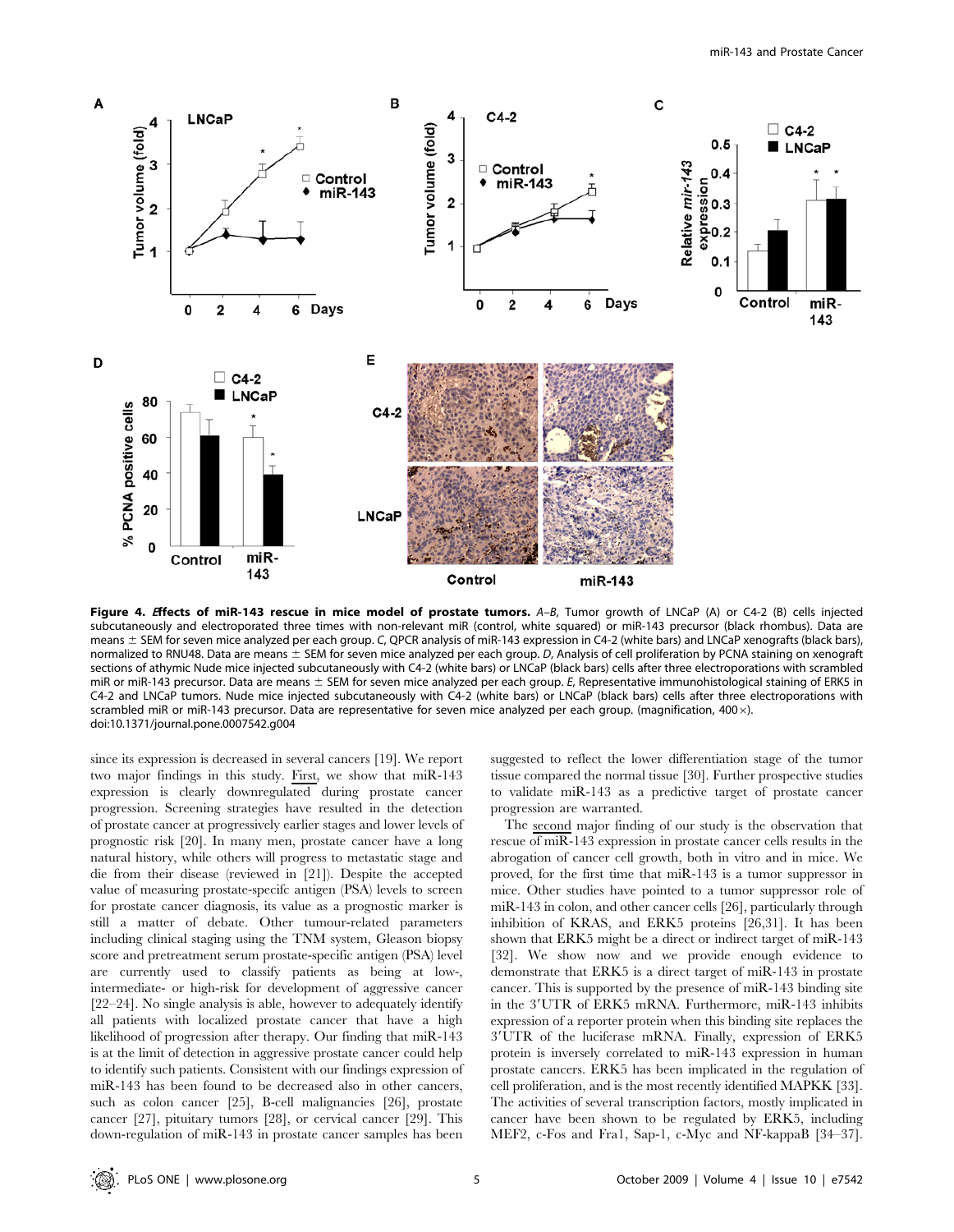Consistent with our results ERK5 overexpression is associated with metastatic prostate cancer and induces proliferation, motility and invasion in prostate cancer cells [38].

In summary we have shown that miR-143 is a tumor suppressor miRNA in prostate cancer, that controls cell proliferation and survival through modulation of, at least in part ERK5 expression. Rescue of miRNA expression in prostate tumors should be therefore considered as new target for prostate cancer treatment.

# Materials and Methods

## Ethics statement

All human samples were purchased. Our providers Biochain (Hayward, CA), Cytomix (Lexington, MA) have the required permissions.

## Clinical samples

Thirty-seven non-paired (13 normal and 24 tumor RNAs from different patients) and one paired prostate tumor and its surrounding unaffected tissue RNAs were obtained from Biochain (Hayward, CA), Cytomix (Lexington, MA).

## Animals., and in vivo electroporation

Male athymic nude Mice (Foxn1 nu/nu) (Harlan, Grannat, France) were used at the age of 7 weeks. All procedures were performed in compliance with the European Convention for the Protection of Vertebrate Animals Used for Experimentation and approved by the Comite d'Ethique du IRCM de Montpellier, which is the local ethics committee. Xenografts were established by subcutaneously injecting  $2\times10^6$  LNCaP or C4-2 cells in 100 ul of a Matrigel solution. Tumor volume measurements were taken every two days just before electroporation. At euthanasia, tumors were excised and either frozen for RNA extraction or fixed in 4% formalin for immunohistological analysis. For intra-xenograft electrotransfer, mice were anaesthetized by intra-peritoneal injection of a ketamine  $(30 \text{ mg/Kg})$  and xylazine  $(10 \text{ mg/Kg})$ solution. 500pmole of miR-143 precursor or scrambled miR were injected in 100 µL PBS into the xenograft. Before injections, echographic gel was applied, transcutaneous electric pulses were applied using two custom-made stainless steel plate electrodes placed on either side of the xenograft as previously described (Takei et al., 2008). Briefly, 8 square wave electric pulses of 50 msec length, and an output voltage of 100 V/cm were generated by an electropulsator ECM-830 (BTX, San Diego, CA, USA).

## Cell culture and transfections

PNT2 prostate epithelial cell line was obtained from ECACC (Sigma-Aldrich, Lyon, France). The androgen-sensitive LNCaP and the androgen-independent C4-2 human prostate carcinoma cell lines were purchased from ViroMed Laboratories (Minnetonka, MN). These cell lines were maintained as previously described [16]. Transfections with miR-143 precursor, anti-miR 143 (hsa-mir-143, Ambion) were performed at concentration of 50 nM with Dharmafect 2 (Dharmacon, Lafayette, CO). The control is a non-relevant miR precursor, which will be matured in a stable form by the RNAi machinery. The anti-miR-143 is able to inhibit miR-143 present in cells by hybridization. To knockdown ERK5 protein level transfections were performed with  $2 \mu$ g plasmid pSuper-shERK5 or with a negative control, pSupershNeo with JetPEI transfectant. After 48 h, cells were treated with BrdU and then fixed with 4% paraformaldehyde for further analysis.

# RNA isolation, reverse transcription and quantitative realtime PCR

Total RNA and QPCR experiments were performed as described [17].The oligonucleotide sequences used for various experiments in this manuscript are available upon request.

## Quantitative Real-Time PCR for mature microRNA

cDNA was reverse transcribed from 10 ng of total RNA samples using specific primers from Taq Man MicroRNA Assays and reagents from the Taq Man MicroRNA Reverse Transcription kit (Applied Biosystems). The resulting cDNA was amplified by PCR using Taq Man MicroRNA Assay primers with Taq Man universal PCR Master Mix and analyzed with a 7300 ABI PRISM Sequence Detector System according manufacture's instructions (Applied Biosystems). Using the comparative CT method, we used endogenous control (RNU48) to normalize the expression levels of miRNA. The assay names for miR-143 and U48 were as follows: hsa-mir-143 for miR-143 and RNU48 for U48 RNA.

# MicroRNA target prediction

We used miRBase Targets (http://microrna.sanger.ac.uk/ targets/v5/) and TargetScan (http://www.targetscan.org/) for microRNA target prediction.

#### miR Reporter Luciferase Assays

The 3'UTR or mutant 3'UTR of ERK5 were cloned in the XbaI site of the pGL3-Control Vector, immediately downstream of the stop codon of luciferase coding sequence. COS cells were co-transfected with 0.5 mg of pGL3-based vectors and different concentrations of miR-143 precursor as indicated, using Lipofectamine 2000. Luciferase activity measurements were normalized for  $\beta$ -galactosidase activity to correct for differences in transfection efficiency.

# Immunoblots

Protein extraction, and western blot analyses were performed as previously described [18]. Filters were incubated overnight at  $4^{\circ}$ C with rabbit anti-ERK5 antibody (Cell Signalling Technology, Danvers, MA) and then for 1 h at room temperature with an antirabbit peroxidase-conjugate secondary antibody. The complex was visualized with enhanced chemiluminescence (Interchim, Montluçon, France).

#### Immunohistochemistry of ERK5

Tissue Arrays (TMA) AccuMax Array containing 7 normal and 39 adenocarcinoma spots from different patients were obtained from Alphelys (Plaisir, France). For immunohistochemical staining, TMAs were depleted of paraffin with xylene, rehydrated and boiled  $(95^{\circ}C, 30 \text{ min})$  in 0.01 M sodium citrate buffer. After blocking of Fc receptors with PBS containing 5% goat serum, sections were incubated with anti-ERK5 rabbit polyclonal antibody (Santa Cruz Biotechnology, Santa Cruz, CA) overnight at  $4^{\circ}$ C. Immunostaining was revealed using peroxidase-conjugated anti-rabbit or anti-mouse secondary antibody (Jackson ImmunoResearch, West Grove, Pennsylvania) and diaminobenzidine chromogen (Dako, Carpinteria, CA) as a substrate. Sections were counterstained with hematoxylin (Vector, Burlingame, CA). Mounting solution (Dako) and cover slips were added to the sections.

## BrdU staining

Proliferating C4-2, LNCaP and PNT2 cells were incubated for 6 h with BrdU. Cells grown on coverslips were fixed with 4%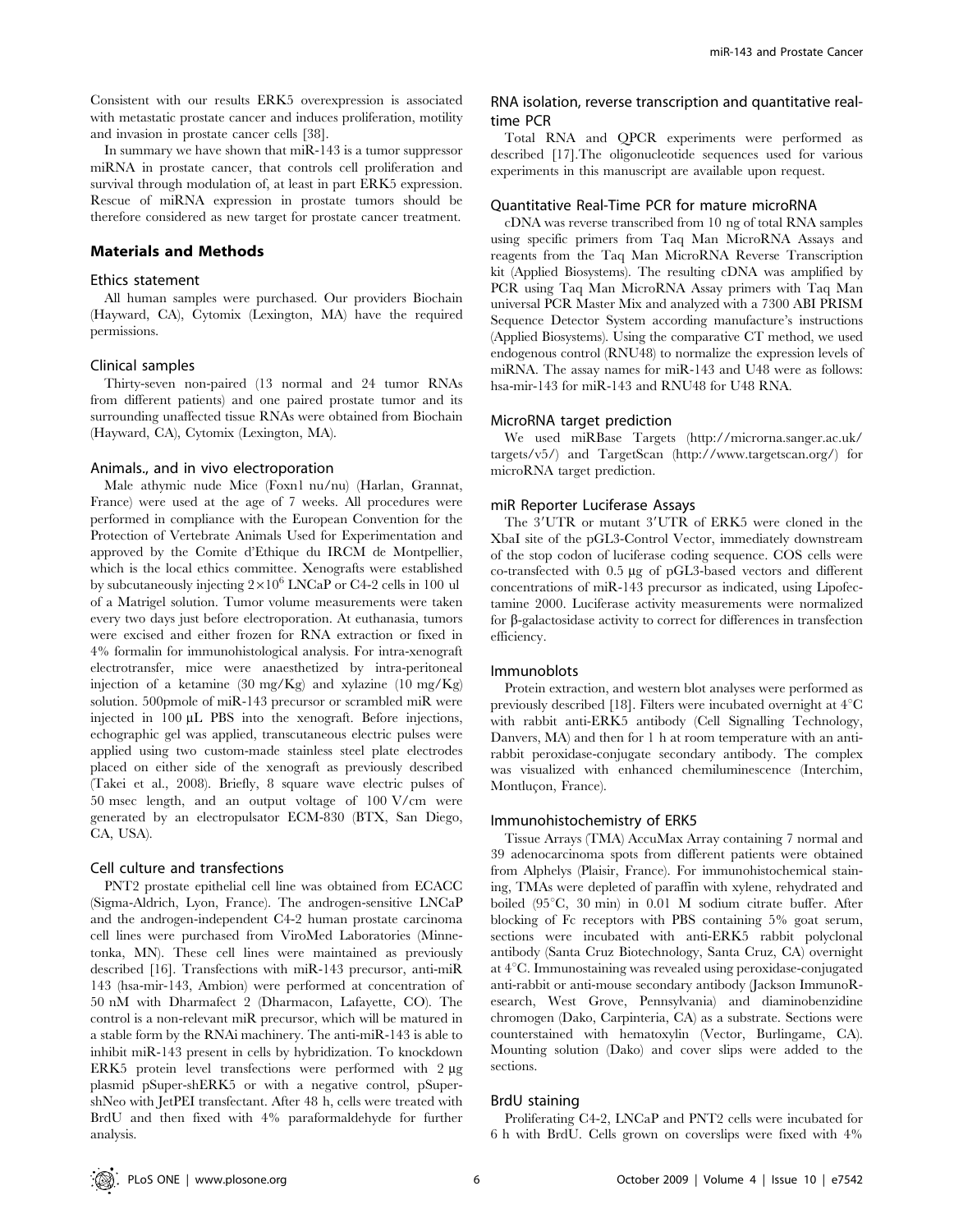formaldehyde in PBS for 15 min at  $4^{\circ}$ C and then washed in PBS and permeabilized for 10 min in 0.25% Triton X-100 in PBS. After permeabilization, DNA was denaturated in 2N HCl for 10 min, and cells were incubated with blocking buffer (PBS-1% BSA). BrdU was then detected with the anti-BrdU monoclonal antibody (Dako, Carpinteria, CA) and visualized with a FITC anti-mouse secondary antibody (Jackson ImmunoResearch, West Grove, PA).

### In situ hybridization

 $LNA$ -modified probes  $(Exigon)$  were  $3'$ -end labeled with digoxigenin-ddUTP with terminal transferase using the Dig-3'end labeling kit (Roche Diagnostics, France).  $5 \mu m$ -thin sections were depleted of paraffin with xylene and rehydrated in a serial dilution of ethanol  $(2 \times 100\%, 75\%, 50\%, 25\%)$ . Slides were washed with PBS, digested with proteinase K  $(10 \mu g/ml)$  for 5 min at  $37^{\circ}$ C, rinsed in 0.2% glycine/PBS then in PBS, and postfixed with 10% formaldehyde in PBS (10 min). Slides were then rinsed with PBS (2 X). Slides were then prehybridized at  $54^{\circ}$ C for 2 hours in hybridization buffer (50% Formamide, 5xSSC, 0.1% Tween-20, adjusted to pH 6.0 with 9.2 mM Citric acid, 50 µg/ml heparin, 500 µg/ml yeast tRNA). Next, slides were hybridized in incubation chambers overnight at  $54^{\circ}$ C in an oven with constant motion, using 2  $\mu$ l of probe in  $\sim$ 200  $\mu$ l of prewarmed hybridization buffer. Sections were rinsed twice in 2xSSC, followed by 3 washes of 30 min at  $54^{\circ}$ C in  $50\%$ formamide/2xSSC. Sections were then rinsed 5 times in PBS/ 0.1%Tween-20 (PBST), and blocked for 1 hr in blocking solution (2% sheep serum, 2 mg/ml BSA in PBST). Anti-digoxigenin antibody (Roche) was preadsorbed at 1:1000 dilution in blocking solution for 2 hours and then applied on sections overnight at  $4^{\circ}$ C. Next, slides were washed 3 times in PBST and washed 2 times in AP buffer (100 mM Tris-HCl pH 9.5, 50 mM  $MgCl<sub>2</sub>$ , 100 mM NaCl, 0.1% Tween-20), followed by NBT/BCIP developing solution (50 ml Staining solution, 240  $\mu$ l of 50 mg/ ml NBT, 175 µl of 50 mg/ml BCIP, 1 mM Levamisole). The NBT/BCIP solution incubation usually was complete by one week. After color development, slides were rinsed in PBS, ddH2O and were dehydrated by passing through a series of alcohols (50%, 75%, 95%, 100%, 100%) and xylenes and coverslipped in Mounting Medium (Dako).

# Flow cytometry analysis of cell cycle and apoptosis

For cell cycle analysis, LNCaP or C4-2 cells were plated at a density of  $2.5 \times 10^5$  cells/dish in 6-wells dishes and transfected with

## References

- 1. Huggins C (1967) Endocrine-induced regression of cancers. Science 156: 1050– 1054.
- 2. Feldman BJ, Feldman D (2001) The development of androgen-independent prostate cancer. Nat Rev Cancer 1: 34–45.
- 3. Lim LP, Lau NC, Garrett-Engele P, Grimson A, Schelter JM, et al. (2005) Microarray analysis shows that some microRNAs downregulate large numbers of target mRNAs. Nature 433: 769–773.
- 4. He L, Hannon GJ (2004) MicroRNAs: small RNAs with a big role in gene regulation. Nat Rev Genet 5: 522–531.
- 5. Thum T, Gross C, Fiedler J, Fischer T, Kissler S, et al. (2008) MicroRNA-21 contributes to myocardial disease by stimulating MAP kinase signalling in fibroblasts. Nature 456: 980–984.
- 6. Care A, Catalucci D, Felicetti F, Bonci D, Addario A, et al. (2007) MicroRNA-133 controls cardiac hypertrophy. Nat Med 13: 613–618.
- Bartel DP (2004) MicroRNAs: genomics, biogenesis, mechanism, and function. Cell 116: 281–297.
- 8. Calin GA, Sevignani C, Dumitru CD, Hyslop T, Noch E, et al. (2004) Human microRNA genes are frequently located at fragile sites and genomic regions involved in cancers. Proc Natl Acad Sci U S A 101: 2999–3004.
- 9. Esquela-Kerscher A, Slack FJ (2006) Oncomirs microRNAs with a role in cancer. Nat Rev Cancer 6: 259–269.

either scrambled miR (control), miR 143 or antimiR 143. Cells were then rinsed in PBS, pelleted at 400 g for 5 min and maintained on ice for 20 min before resuspension in a  $25 \mu g/ml$ propidium iodide (Sigma) solution. Cells were kept overnight at  $4^{\circ}$ C and the percentages of cells in G1, S and G2-M phases of the cell cycle were measured with a Coulter Epics XLTM flow cytometer (Becton Dickinson) using 488-nm laser excitation. For staining of late apoptotic and necrotic cells, cells were rinsed in PBS, pelleted at 400 g for 5 min and stained with propidium iodide (PI) at 1 ug/ml (Sigma) for 15 min at  $4^{\circ}$ C. The percentage of PI positive cells was immediately analyzed using 488–540-nm laser excitation. Figures show representative results of at least two independently performed experiments.For apoptosis experiment, cells were rinsed in PBS, pelleted at 400 g for 5 min and stained with annexinV-FITC (Roche Diagnostics, Meylan, france) for 15 min at  $4^{\circ}$ C. The percentage of annexin positive cells was immediately analyzed using 488-nm laser excitation. Figures show representative results of at least two independently performed experiments.

#### Human active caspases-3 immunoassay

We used the active Caspase-3 Quantikine kit (R&D systems). Cells were transfected with miR-143, negative control miR. 48 h after transfection, cells are treated, as described by the manufacturer.

#### Statistical analysis

Data are presented as means  $\pm$  SEM. Group means were compared by factorial ANOVA. Differences were considered statistically significant at  $P<0.05$ .

## Acknowledgments

We thank D. Greuet, for excellent technical help. Members of the Fajas' lab are acknowledged for support and discussions. Robert Hipskind is acknowledged for discussions and the material.

#### Author Contributions

Conceived and designed the experiments: CC VF Mv SC LF. Performed the experiments: CC VF CH FA. Analyzed the data: CC VF CH FA Mv LF. Contributed reagents/materials/analysis tools: PLF FI CA Mv SC. Wrote the paper: CC LF.

- 10. Volinia S, Calin GA, Liu CG, Ambs S, Cimmino A, et al. (2006) A microRNA expression signature of human solid tumors defines cancer gene targets. Proc Natl Acad Sci U S A 103: 2257–2261.
- 11. Calin GA, Croce CM (2006) MicroRNA signatures in human cancers. Nat Rev Cancer 6: 857–866.
- 12. Bonci D, Coppola V, Musumeci M, Addario A, Giuffrida R, et al. (2008) The miR-15a-miR-16-1 cluster controls prostate cancer by targeting multiple oncogenic activities. Nat Med 14: 1271–1277.
- 13. Tong AW, Fulgham P, Jay C, Chen P, Khalil I, et al. (2008) MicroRNA profile analysis of human prostate cancers. Cancer Gene Ther.
- 14. Ambs S, Prueitt RL, Yi M, Hudson RS, Howe TM, et al. (2008) Genomic profiling of microRNA and messenger RNA reveals deregulated microRNA expression in prostate cancer. Cancer Res 68: 6162–6170.
- 15. Mitchell PS, Parkin RK, Kroh EM, Fritz BR, Wyman SK, et al. (2008) Circulating microRNAs as stable blood-based markers for cancer detection. Proc Natl Acad Sci U S A 105: 10513–10518.
- 16. Annicotte JS, Iankova I, Miard S, Fritz V, Sarruf D, et al. (2006) Peroxisome proliferator-activated receptor gamma regulates E-cadherin expression and inhibits growth and invasion of prostate cancer. Mol Cell Biol 26: 7561–7574.
- 17. Abella A, Dubus P, Malumbres M, Rane SG, Kiyokawa H, et al. (2005) Cdk4 promotes adipogenesis through PPARgamma activation. Cell Metab 2: 239–249.